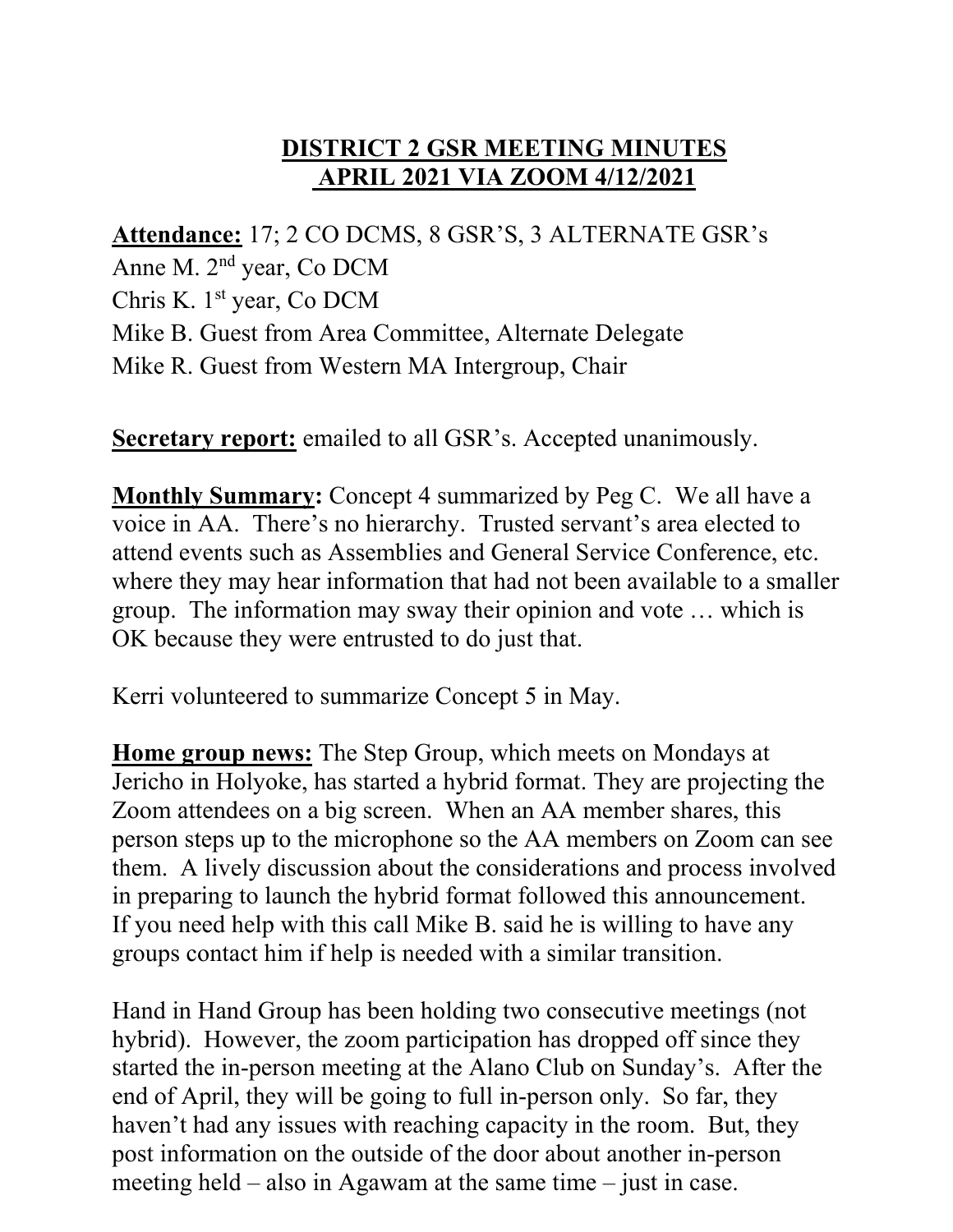Kerri explained that the Alano Club follows Public Health rules for 501- C organizations and reminded groups to be aware that each facility may have to follow slightly different rules, depending on their category. It is important to find out from the landlord which category/rules a group must abide by. Kerri said she is willing to have any groups contact her if help is needed for transitioning to in-person.

Everyone was reminded that is their group changes anything about their meeting place or format, time, anything … to let Intergroup know so that the posted directories can be changed. It is important to fill out a Group Change Form with the exact correct information.

**OLD BUSINESS:** Thank you everyone who attended the Assembly and Mini-Conference. District 2 was very well represented. Paul H, our Area Delegate will be attending the General Service Conference April 18-24, 2021.

The Round-Up will be a zoom event on Saturday, May 15, 2021. This will be a full day of events. The agenda and zoom ID information will be posted on the area website soon. We do already know that Paul's report from the conference will be at 1:00pm. GSR's were asked to please make their group members aware of and encourage attendance at the Round-Up.

From the Area Assembly: A motion was made, to dissolve the Area Website Committee, this motion was passed. Also, a follow up motion to take down the page about that committee on the website was passed. A motion was made to donate \$3,600. to the Berkshire Intergroup and was passed. Intergroup reported that there have been three different motions made at their meetings related to paying back the PPP Loan and all were defeated. So, at their meeting in March they voted to stop all further discussion about the PPE Loan. Also, from Intergroup was an announcement that the Church on Pleasant Street in Holyoke is closed. So, the Intergroup Store will be moving – probably in May – to the Congregational Church on the corner of Appleton & Maple Streets in Holyoke. The exact date will be announced soon.

Mass State Convention will be a Virtual Event held in October, 2021. The State Convention is a joint project of Area 31 (ours) and Area 30 (the Eastern part of MA). This year is the Eastern part of the state's turn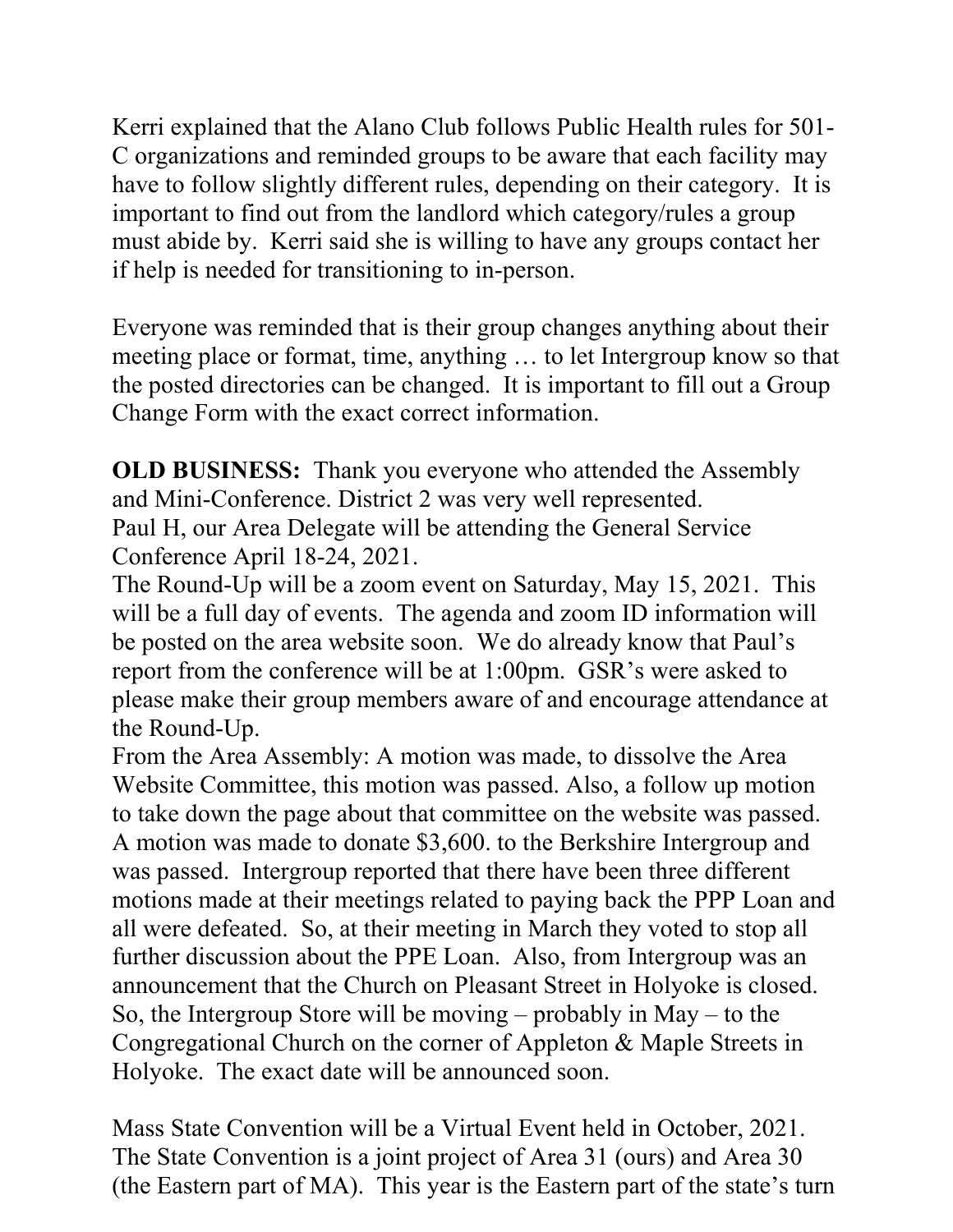to host this event. The various planning committees have a co-host from each part of the state. Those planning committees will need volunteers to help plan and facilitate this year's conference. GSR's were asked to let their group members know of this opportunity for service. Anyone interested to serve is encouraged to attend the planning meeting held on zoom the last Tuesday of each month (in April on the  $27<sup>th</sup>$ ). Zoom ID information will be posted on the area website as soon as the Area 31 host makes it available.

## **DCM Report:**

The March Area Committee Meeting had been cancelled due to the Assembly later in the month. Takeaways included:

Always mention the area website as a resource of so much AA information available to members. The webmaster encourages also letting people know that it's best to bookmark the entire address as [https://area31aa.org](https://area31aa.org/) rather than using search engines, which most often will send someone to the non-secure address that doesn't include the "s"

Our Area Archivist, Bobbi P. requests that GSR's let their homegroups know that they ought to begin to document their historical record related to the pandemic – things like when was their last in-person meeting held? Why did it stop? Was it a group or a facility decision? What happened in the meantime? Acknowledge that the story is not finished at this point, but it's important to start writing the facts down before they are forgotten.

## **New Business: None**

## **Guests:**

Mike R., Western MA Intergroup Chair announced that the Intergroup Office and Store will be moving to Congregational Church on the corner of Maple and Appleton Street in Holyoke. The space is smaller and the entrance will be facing Maple Street.

Mike B., Area 31 Alternate Delegate reminded that everyone is welcome to the Concept Meeting on the 1st Thursday of every month the Zoom address is on the website. Also, the 3<sup>rd</sup> Wednesday of every month is